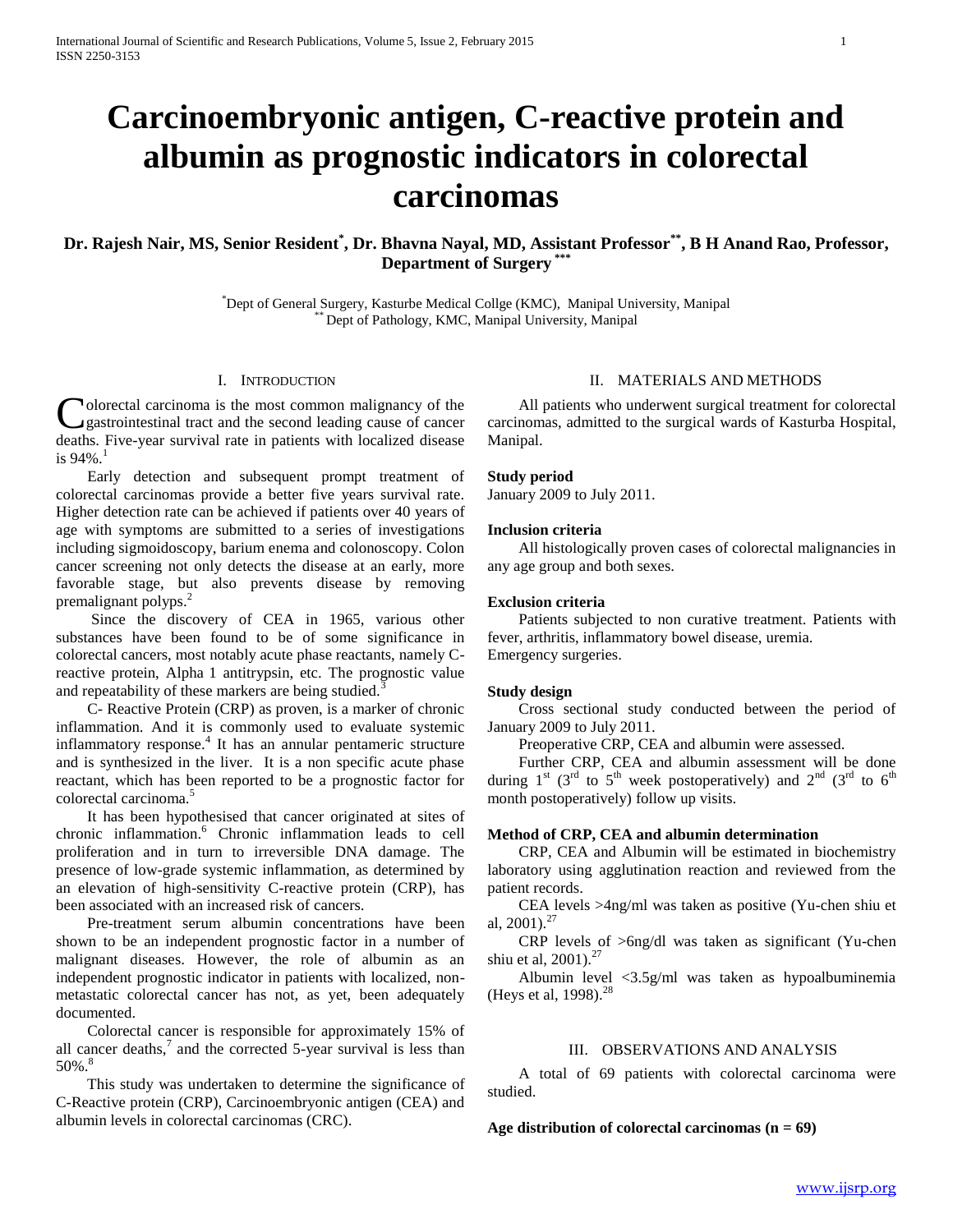Out of the 69 patients diagnosed to have colorectal carcinomas, 41(59.4%) patients were below 60 years of age and 28(40.6%) patients were above 60 years. Mean age at presentation was 55.6 years. The youngest patient diagnosed was 28 years old while the oldest was 87 years old.

 Out of the 69 patients diagnosed to have colorectal carcinomas, 43(62.3%) patients were males and 26(37.7.6%) patients were females. Male preponderance was seen in the present study, which was in concordance with the study by Yu-Chen Shiu<sup>9</sup> et al.

 Only 5 cases out of the 69 patients in our study had a family history of colorectal carcinoma.

#### **Location of colorectal carcinomas**

 Thirty (43.4%) of the 69 patients diagnosed to have colorectal carcinomas were located in the right colon, 27(39.1%) in the left colon,  $11(15.9%)$  in the rectum and only  $1(1.4%)$ involved both the left and right colon. The most common location of colorectal carcinoma was found to be the right colon.

#### **Histological differentiation of colorectal carcinomas**

 The most common histological differentiation of colorectal carcinoma observed was moderately differentiated type, accounting for 30(43.4%) cases followed by well differentiated, 24 (34.8 cases) and least being the poorly differentiated type, 15(21.7%) cases.

## **Gross tumor size in colorectal carcinomas**

Thirty seven  $(53.2\%)$  cases had tumor size of  $>5.2$  cms while 32(46.4%) cases had tumor size of more than or equal to 5.2 cms at the time of diagnosis.

## **Gross type of colorectal carcinomas**

 The most common gross type observed was ulcerative type accounting for 49(71%) of the 69 cases. Twelve (12%) cases presented with polypoidal lesions and 8(17.4%) cases had infiltrative lesions.

#### **Distribution of colorectal carcinomas based on AJCC staging**

 Most of the patients presented with stage III and stage IV disease accounting for 27(39.1%) and 20(29%) cases respectively. Eleven (15.9%) cases presented in stage I and II each.

## **Distribution of colorectal carcinomas based on Astler Coller staging**

 Majority of the cases, 41 of 69 cases, were diagnosed to have Astler Coller stage C2 disease. Five cases had C1, 16 cases with B2 and 7 cases with B1 disease.

#### **Histopathological distribution of colorectal carcinomas**

 The most common histo-pathological type was adenocarcinoma, accounting for 62(89.9%) of 69 cases in the study. Six (8.7%) cases had mucinous adenocarcinoma while only 1(1.4%) case had signet ring cell adenocarcinoma.



 Most common treatment advocated for the patients with colorectal carcinomas in the present study was observed to be right hemicolectomy accounting for 26(37.7%) cases, as the most common location for these tumors was right colon.

## **Figure 1: Treatment modalities advocated for colorectal carcinomas**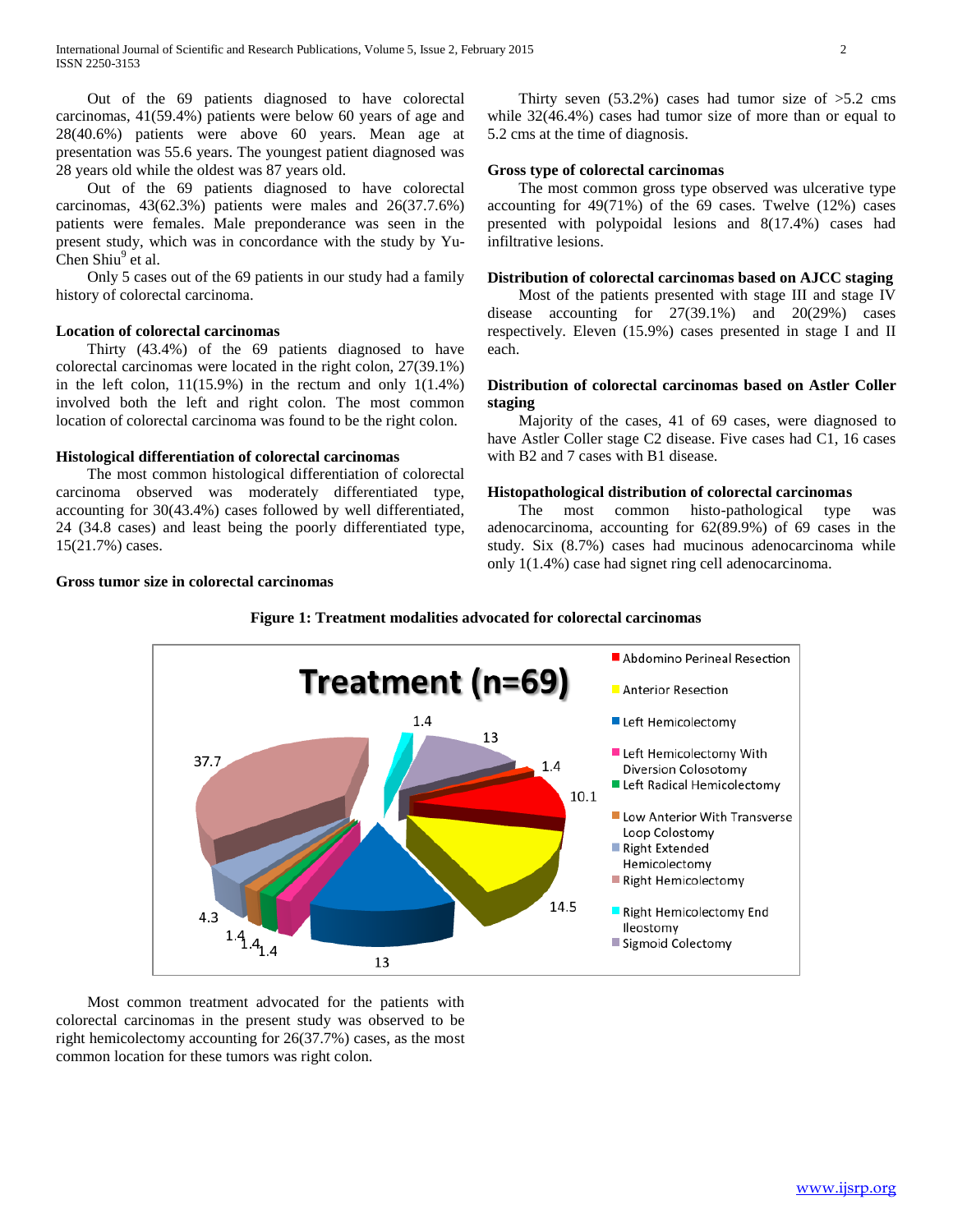|                             | <b>Mean</b> | <b>Standard deviation</b> | n  | $\mathbf{p} - \mathbf{value}$       | Post hoc test  |
|-----------------------------|-------------|---------------------------|----|-------------------------------------|----------------|
| <b>Preoperative CEA</b>     | 32.56       | 57.64                     | 65 | < 0.001                             | 1 > 2<br>1 > 3 |
| Postoperative<br><b>CEA</b> | 14.44       | 48.74                     | 65 | <b>Statistically</b><br>significant |                |
| <b>Followup CEA</b>         | 2.87        | 1.43                      | 65 |                                     |                |

**Table 1: Association of mean preoperative, postoperative and followup CEA levels in colorectal carcinomas**

 A satistically significant association was seen between mean preoperative, postoperative and followup CEA levels in colorectal carcinomas.



**Figure 2: Association of mean preoperative, postoperative and followup CEA levels in colorectal carcinomas**

 Repeated Measures ANOVA followed by post hoc Bonferroni test was performed to assess any significant difference in CEA levels in the 3 visits. It was found that there was statistical difference in the mean CEA level at the 3 visits. However, Post hoc test showed that the mean pre-CEA was significantly higher than the post CEA and at follow-up. No difference was seen post op and follow-up CEA levels.

 No statistically significant association could be demonstrated between histopathological types of colorectal carcinomas and preoperative, postoperative and followup CEA levels.

| <b>Significant</b><br><b>CRP</b> | <b>Gross type</b>          | p value          |                           |       |
|----------------------------------|----------------------------|------------------|---------------------------|-------|
|                                  | <b>Infiltrative</b><br>(8) | Polypoid<br>(12) | <b>Ulcerative</b><br>(49) |       |
| <b>Preoperative</b>              | 3                          | 5                | 23                        | 0.856 |
|                                  | 37.5%                      | 41.7%            | 46.9%                     |       |
| Postoperative                    |                            |                  | 13                        | 0.28  |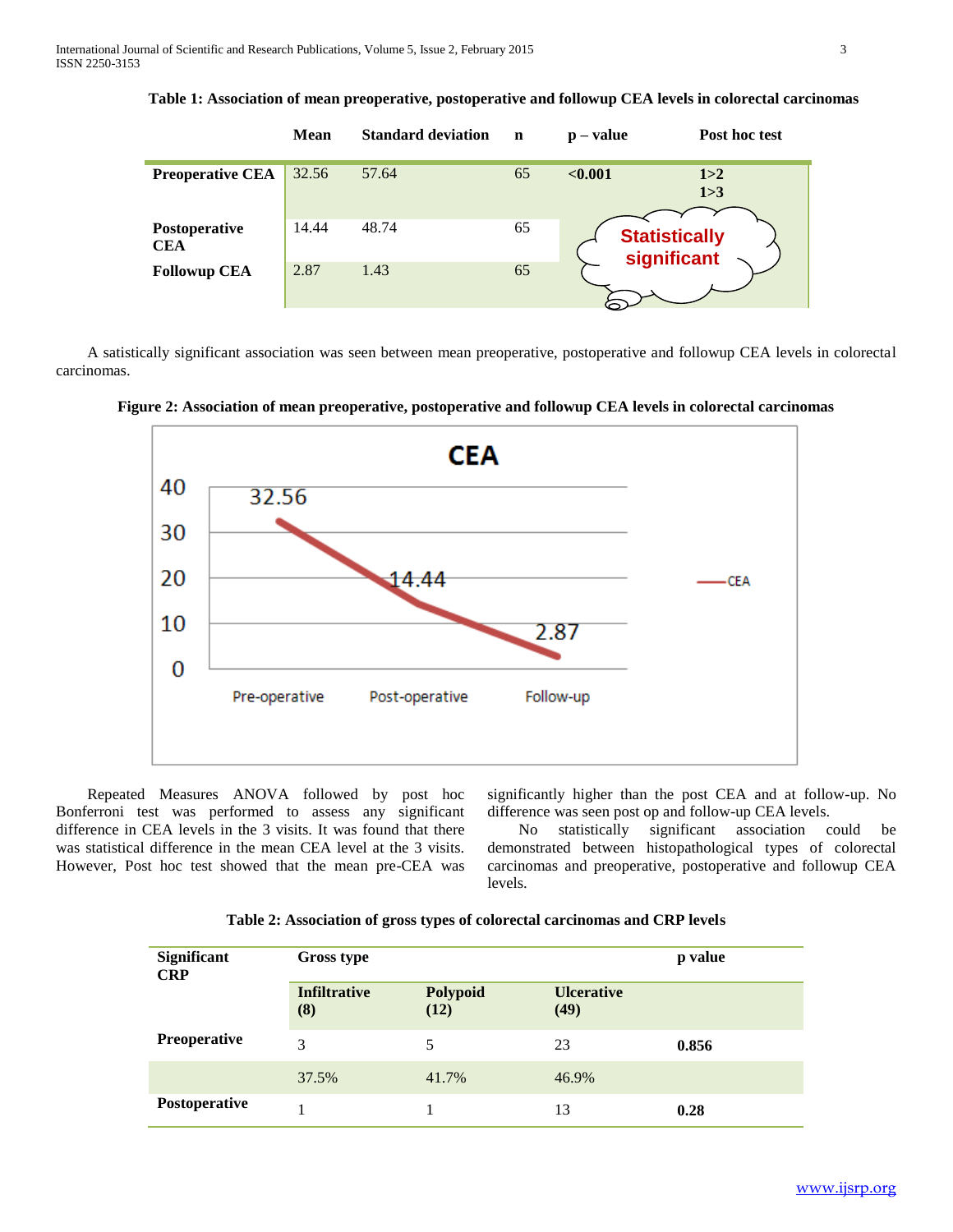|          | 12.5% | 8.3% | 27.7% |      |
|----------|-------|------|-------|------|
| Followup |       |      |       | 0.30 |
|          | .0%   | 8.3% | 21.1% |      |

 No statistically significant association could be demonstrated between gross types of colorectal carcinomas and preoperative, postoperative and followup CEA levels.

| Table 3: Association of histopathological type of colorectal carcinomas with CRP levels |
|-----------------------------------------------------------------------------------------|
|-----------------------------------------------------------------------------------------|

| Significant<br><b>CRP</b> | <b>Histopathology</b>  | p value                |                                      |       |
|---------------------------|------------------------|------------------------|--------------------------------------|-------|
|                           | Adenocarcinoma<br>(62) | <b>Mucinous</b><br>(6) | Ring<br><b>Signet</b><br>cell<br>(1) |       |
| Preoperative              | 27                     | $\overline{4}$         | $\overline{0}$                       | 0.366 |
|                           | 43.5%                  | 66.7%                  | 0%                                   |       |
| Postoperative             | 14                     | 1                      | $\overline{0}$                       | 0.81  |
|                           | 23.3%                  | 16.7%                  | 0%                                   |       |
| <b>Followup</b>           | 8                      | 1                      | $\theta$                             | 0.81  |
|                           | 15.7%                  | 25%                    | 0%                                   |       |

 No statistically significant association could be demonstrated between histopathological types of colorectal carcinomas and preoperative, postoperative and followup CEA levels.

|  |  |  | Table 4: Association of mean preoperative, postoperative and followup CRP levels in colorectal carcinomas |
|--|--|--|-----------------------------------------------------------------------------------------------------------|
|--|--|--|-----------------------------------------------------------------------------------------------------------|

|                             | <b>Mean</b> | <b>Standard deviation</b> | $\mathbf n$ | $\mathbf{p} - \mathbf{value}$ | Post hoc test                |
|-----------------------------|-------------|---------------------------|-------------|-------------------------------|------------------------------|
| Preoperative<br><b>CRP</b>  | 9.37        | 11.25                     | 55          | < 0.001                       | 1 > 2 > 3                    |
| Postoperative<br><b>CRP</b> | 4.98        | 5.60                      | 55          |                               | Statistically<br>significant |
| Followup<br><b>CRP</b>      | 3.87        | 4.56                      | 55          |                               |                              |

 A satistically significant association was seen between mean preoperative, postoperative and followup CEA levels in colorectal carcinomas.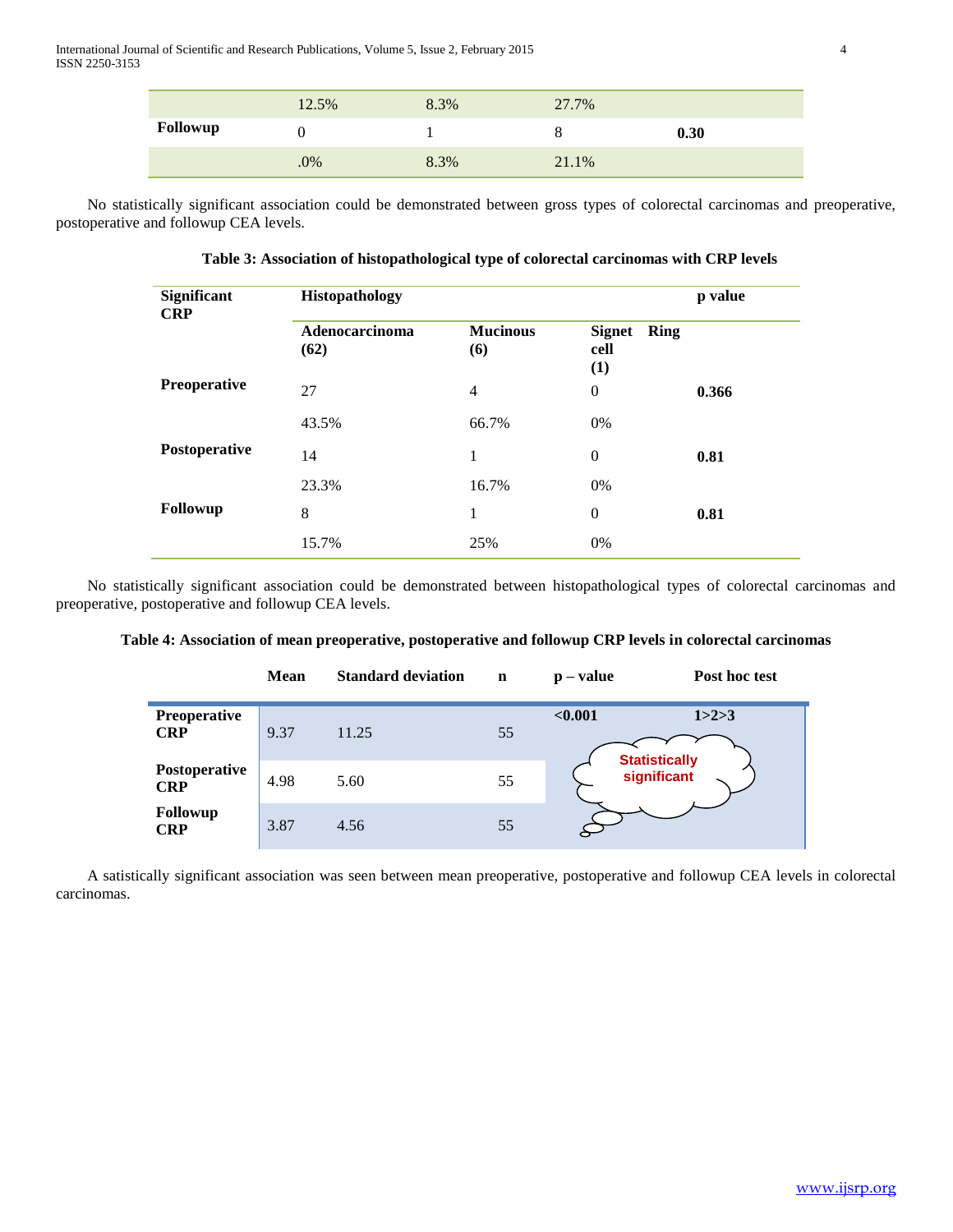

**Figure 3: Association of mean preoperative, postoperative and followup CRP levels in colorectal carcinomas**

 Repeated Measures ANOVA followed by post hoc Bonferroni test was performed to assess any significant difference in CRP levels in the 3 visits. It was found that there was statistical difference in the mean CRP level at the 3 visits. Post hoc test showed that the mean preoperative CRP was significantly higher than the postoperative CRP and at follow-up. Similarly the mean CRP postoperative was significantly higher than follow-up.

**Table 5: Association of mean, preoperative and followup albumin levels in colorectal carcinomas**



 A satistically significant association was seen between mean preoperative, postoperative and followup CEA levels in colorectal carcinomas.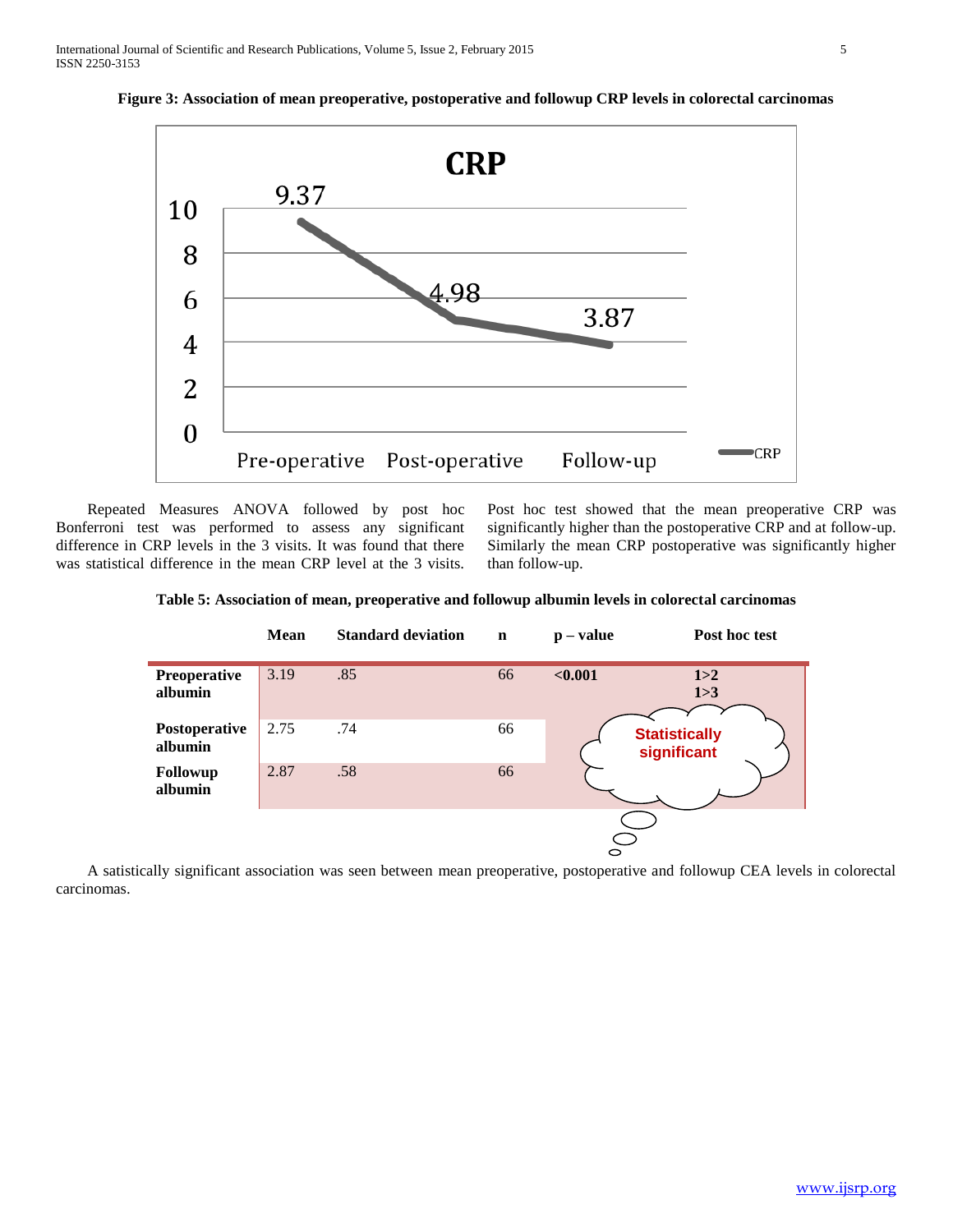

**Figure 4: Association of mean preoperative, postoperative and followup albumin levels in colorectal carcinomas**

 Repeated Measures ANOVA followed by post hoc Bonferroni test was performed to assess any significant difference in albumin levels in the 3 visits. It was found that there was statistical difference in the mean albumin level at the 3 visits. However, post hoc test showed that the mean preoperative albumin was significantly higher than the postoperative albumin and at followup. No difference was seen postoperative and followup albumin levels.

## IV. DISCUSSION

As per a study by Holyoke et  $al^{10}$  in 1975, it showed that 18% of the patients in Duke's Stage A disease had an elevated prima CEA level, 53% in Stage B1, 62% in Stage B2, 65% in Stage C1 and 79% in Stage C2. This study did show that a larger percentage of patients in advanced disease state tend to have elevated CEA at the time of primary presentation however all of them did not have elevated CEA at the time of diagnosis. This is in concordance with our study.

 The proportion of patients with elevated CEA level was 56.5% and 80.4% in Astler Coller B and C groups respectively as per our study. There was a significant increase in the proportion of patients with raised CEA level through the progressive stages of disease (P<0.05) and also there was increase in the level of CEA perse. This is in strong agreement with the data from other groups, Wanebo et al<sup>11</sup>, Goslin et al<sup>12</sup> and Janusz et al<sup>13</sup>.

| <b>Study</b>                                   | <b>Stage A</b> |                                                                                                               | <b>Stage B</b> |                                              | Stage C     |                                                                 |
|------------------------------------------------|----------------|---------------------------------------------------------------------------------------------------------------|----------------|----------------------------------------------|-------------|-----------------------------------------------------------------|
|                                                | of patients    | Total no. No. of patients Total no. No. of patients Total no.<br>raised<br>with<br>preoperative<br><b>CEA</b> | of patients    | raised<br>with<br>preoperative<br><b>CEA</b> | of patients | No. of patients<br>with<br>raised<br>preoperative<br><b>CEA</b> |
| Wanebo et al<br>$1978^{161}$                   | 58             | 2(4%)                                                                                                         | 51             | 13 (25%)                                     | 63          | 28 (44%)                                                        |
| Robert Goslin et 7<br>al<br>1980 <sup>49</sup> |                | -                                                                                                             | 71             | 11(15%)                                      | 46          | 21 (46%)                                                        |

| Table 6: Comparison of preoperative CEA levels in various studies. |  |  |  |  |  |
|--------------------------------------------------------------------|--|--|--|--|--|
|--------------------------------------------------------------------|--|--|--|--|--|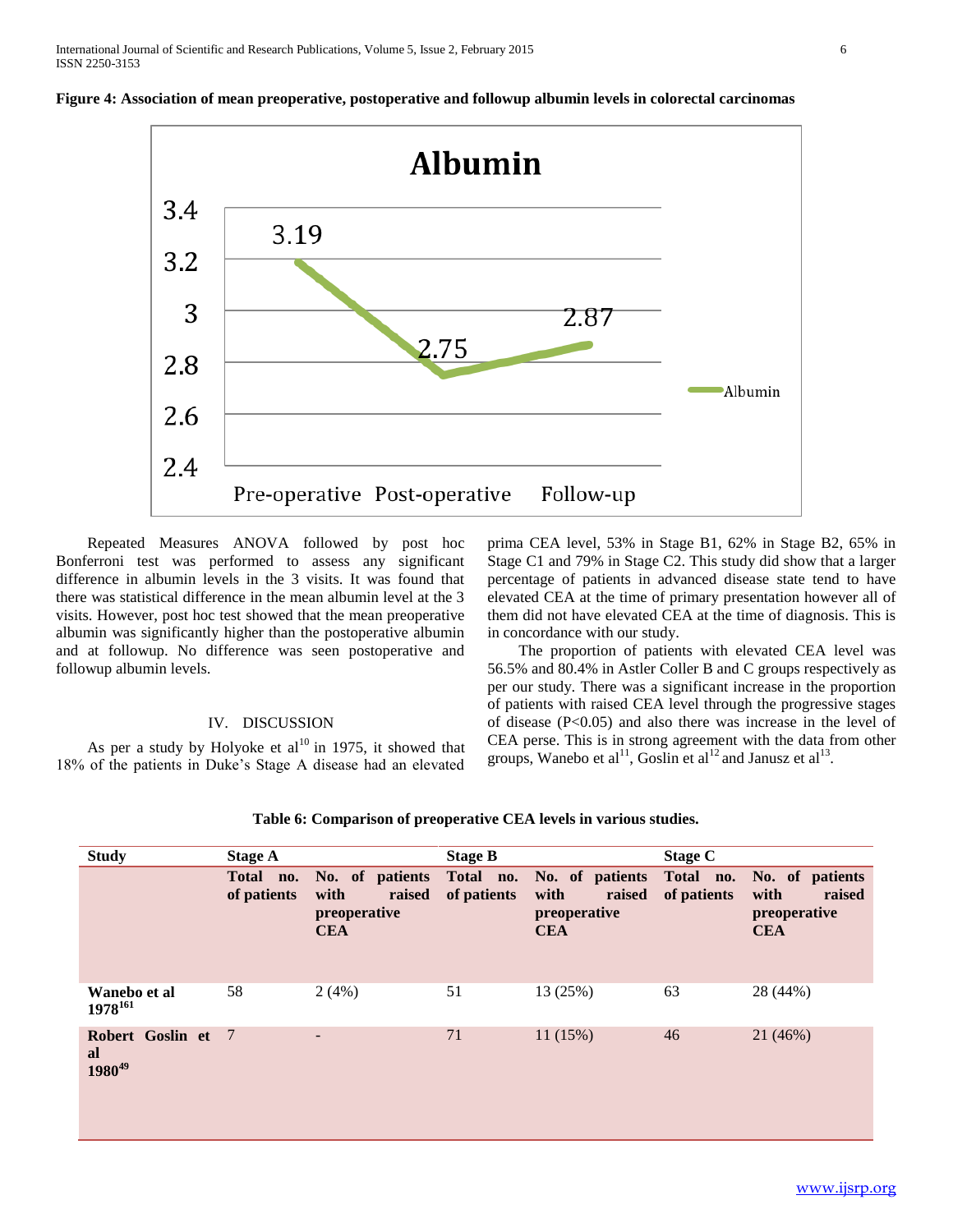International Journal of Scientific and Research Publications, Volume 5, Issue 2, February 2015 7 ISSN 2250-3153

| Janusz J. et al<br>$1982^{162}$ | 53     | 13(25%)                  | 41 | 12 (30%)     | 127 | 75 (59%)     |
|---------------------------------|--------|--------------------------|----|--------------|-----|--------------|
| <b>Present study</b><br>2011    | $\sim$ | $\overline{\phantom{0}}$ | 23 | $13(56.5\%)$ | 46  | $37(80.4\%)$ |

 The present study was compared with the study done by Yu-Chen Shiu *et al<sup>9</sup>*. According to their study, the CRP level, differentiation and gross type were the independent prognostic factors. It also showed that CRP was significant for Stage III and IV disease, but not for stage II. In the present study, 14 patients in Stage 4 disease had significant CRP preoperatively (n=20, 70%), 44.9% of the patients had positive pre-operative significant CRP levels. In the study by Yu-Chen Shiu et  $al^9$ , CRP level was considered as an independent variable. But, in our

study, there was a positive relation of change in CRP with stage IV disease. CEA elevation along with CRP elevation had shown statistical significance in the present study. Furthermore it was concluded that though CEA alone could not be used as a prognostic tool, the combined values of CEA and CRP was a strong predictor of prognosis in colorectal carcinomas. Primary tumor size and levels of CRP showed a strong statistically significant co-relation in Yu Chen Shiu's $9$  study which is in vehement approval of the data from the present study. (Table 7)

| Table 7: Comparison of various factors in present study with Yu-Chen et al <sup>9</sup> |  |  |  |
|-----------------------------------------------------------------------------------------|--|--|--|
|                                                                                         |  |  |  |

|                        |                 | $2001^{27}$ | <b>Yu-Chen Shiu et al</b> |           |                       |          | <b>Present Study</b><br>2011    |           |                       |  |
|------------------------|-----------------|-------------|---------------------------|-----------|-----------------------|----------|---------------------------------|-----------|-----------------------|--|
|                        |                 |             | Patient number (%)        |           |                       |          | <b>Patient</b><br>number<br>(%) |           |                       |  |
|                        |                 |             | CRP <sub>6</sub>          | CRP>6     | $\mathbf{p}$<br>value |          | CRP <sub>6</sub>                | CRP>6     | $\mathbf{p}$<br>value |  |
| Age                    | <60             | $n=105$     | 58(27.4)                  | 47(22.2)  | 0.055                 | $n = 41$ | 22<br>(57.9)                    | 19(61.3)  | 0.775                 |  |
|                        | $>60$           | $n=107$     | 45(21.2)                  | 62(29.2)  |                       | $n=28$   | 16<br>(42.1)                    | 12(38.7)  |                       |  |
| <b>Gender</b>          | <b>Male</b>     | $n=140$     | 66(31.3)                  | 74(34.9)  | 0.56                  | $n=43$   | 12<br>(31.6)                    | 14(45.2)  | 0.247                 |  |
|                        | Female          | $n = 72$    | 37(17.5)                  | 35(16.5)  |                       | $n=26$   | 26<br>(68.4)                    | 17(54.8)  |                       |  |
| <b>Family History</b>  | <b>Negative</b> | $n=192$     | 94(44.3)                  | 101(47.6) | 0.71                  | $n = 64$ | 35<br>(92.1)                    | 29 (93.5) | 0.818                 |  |
|                        | <b>Positive</b> | $n=17$      | 9(4.2)                    | 8(3.8)    |                       | $n=5$    | 3(7.9)                          | 2(6.5)    |                       |  |
| <b>Differentiation</b> | Well            | $n=2$       | 1(0.5)                    | 1(0.5)    | 0.16                  | $n = 24$ | 15<br>(39.5)                    | 9(29)     | 0.55                  |  |
|                        | Moderate        | $n=180$     | 90(42.5)                  | 90(42.5)  |                       | $n=30$   | 16<br>(42.1)                    | 14(45.1)  |                       |  |
|                        | Poor            | $n=30$      | 12(5.7)                   | 18(8.5)   |                       | $n=15$   | 7(18.4)                         | 8(25.8)   |                       |  |
| <b>Gross type</b>      | Polypoid        | $n = 54$    | 35(16.5)                  | 19(9)     | 0.015                 | $n=12$   | 7(18.4)                         | 5(16.1)   | 0.856                 |  |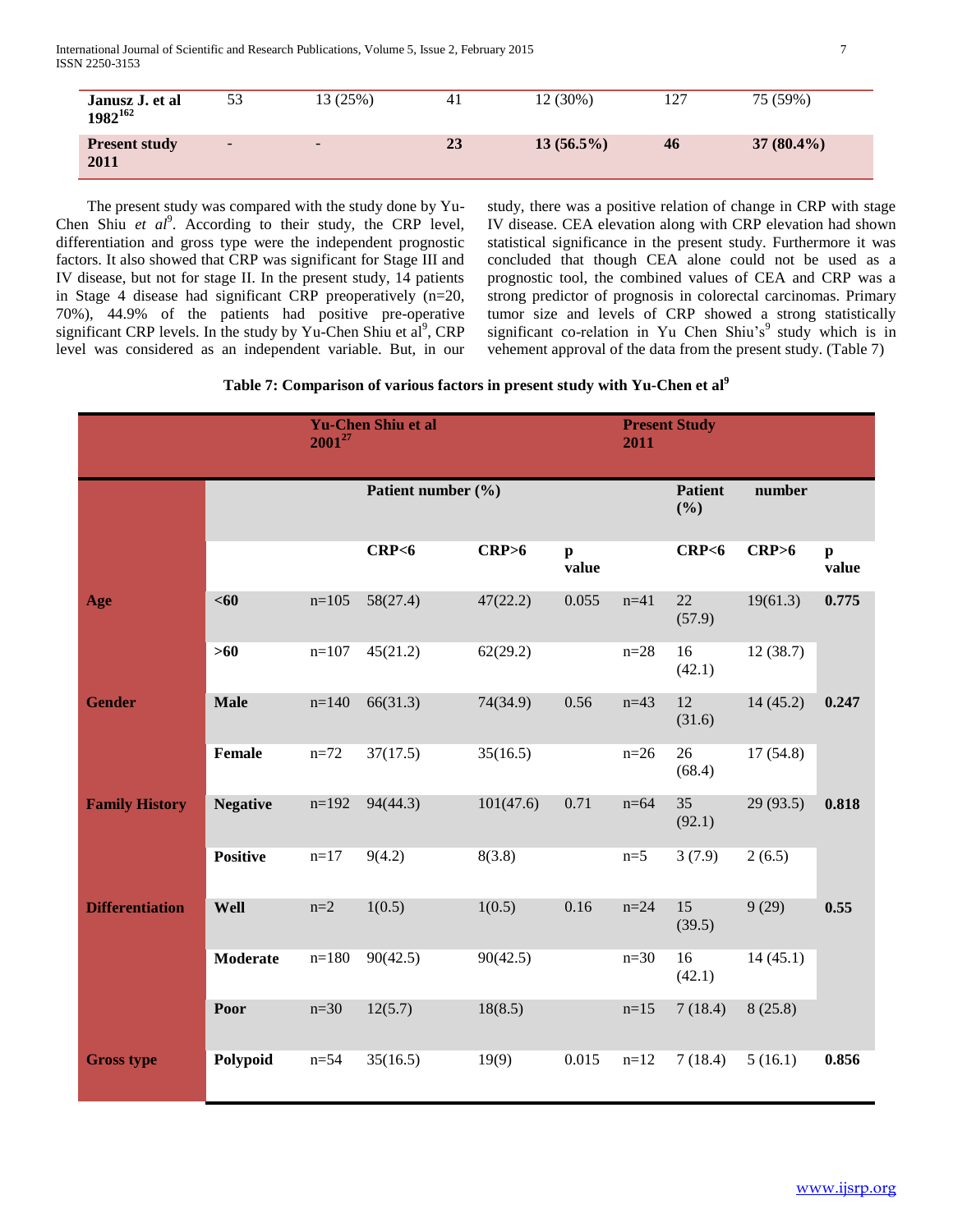| <b>Ulcerative</b>          | $n=143$ | 60(28.3) | 83(39.2) | $n=49$ | 26<br>(68.4) | 23(74.2) |  |
|----------------------------|---------|----------|----------|--------|--------------|----------|--|
| <b>Infiltrative</b> $n=15$ |         | 8(3.8)   | 7(3.3)   | $n=8$  | 5 (13.2)     | 3(9.7)   |  |

|                               |                               | <b>Yu-Chen Shiu et al</b><br>2001 |                       |          |                       | <b>Present Study</b><br>2011 |                              |           |         |
|-------------------------------|-------------------------------|-----------------------------------|-----------------------|----------|-----------------------|------------------------------|------------------------------|-----------|---------|
|                               |                               |                                   | <b>Patient</b><br>(%) | number   |                       |                              | <b>Patient number</b><br>(%) |           |         |
|                               |                               |                                   | CRP <sub>6</sub>      | CRP>6    | $\mathbf{p}$<br>value |                              | CRP <sub>6</sub>             | CRP>6     | p value |
| <b>Location</b>               | Right<br>colon                | $n=63$                            | 26(12.3)              | 37(17.5) | 0.066                 | $n=30$                       | 17(44.7)                     | 13(41.9)  | 0.367   |
|                               | Left<br>colon                 | $n=79$                            | 35(16.5)              | 44(20.8) |                       | $n=27$                       | 13(34.2)                     | 14(45.2)  |         |
|                               | Rectum                        | $n=70$                            | 42(19.8)              | 28(13.2) |                       | $n=11$                       | 8(21.1)                      | 3(9.7)    |         |
| Size (cm)                     | < 5.2                         | $n=103$                           | 66(31.1)              | 37(17.5) | < 0.001               | $n=37$                       | 21(55.3)                     | 16(51.6)  | $0.001$ |
|                               | >5.2                          | $n=109$                           | 37(17.5)              | 72(34)   |                       | $n = 32$                     | 17(44.7)                     | 15(48.4)  |         |
| <b>AJCC</b><br><b>Staging</b> | <b>Stage I</b>                | $n=29$                            | 22(10.4)              | 7(3.3)   | 0.002                 | $n=11$                       | 4(10.5)                      | 7(22.6)   | 0.006   |
|                               | <b>Stage II</b>               | $n=64$                            | 32(15.1)              | 32(15.1) |                       | $n=11$                       | 9(23.7)                      | 2(6.5)    |         |
|                               | <b>Stage</b><br>Ш             | $n=67$                            | 33(15.6)              | 34(16)   |                       | $n=27$                       | 19(50)                       | 8(25.8)   |         |
|                               | <b>Stage</b><br>$\mathbf{IV}$ | $n=52$                            | 16(7.5)               | 36(17)   |                       | $n=20$                       | 6(15.8)                      | 14(45.2)  |         |
| CEA (ng/ml)                   | $\leq 4$                      | $n=106$                           | 64(30.2)              | 42(19.8) | 0.001                 | $n=19$                       | 11(28.9)                     | 8(25.8)   | < 0.001 |
|                               | >4                            | $n=106$                           | 39(18.4)              | 67(31.6) |                       | $n=50$                       | 27(71.1)                     | 23(274.2) |         |

 As for comparison between the present study and the one by Yu-Chen Shiu,<sup>9</sup> with regards to male preponderance of the disease, relatively low positive family history and histologically being moderately differentiated adenocarcinoma, out study was in approval of the data shown in the previous studies.

 Most of the lesions, colonscopically, appeared to be ulcerative, which again was in concordance with our study, however location and size of the primary tumour did not yield comparable results.

 The present study, however, did show that CEA and CRP had a statistically significant relationship with respect to the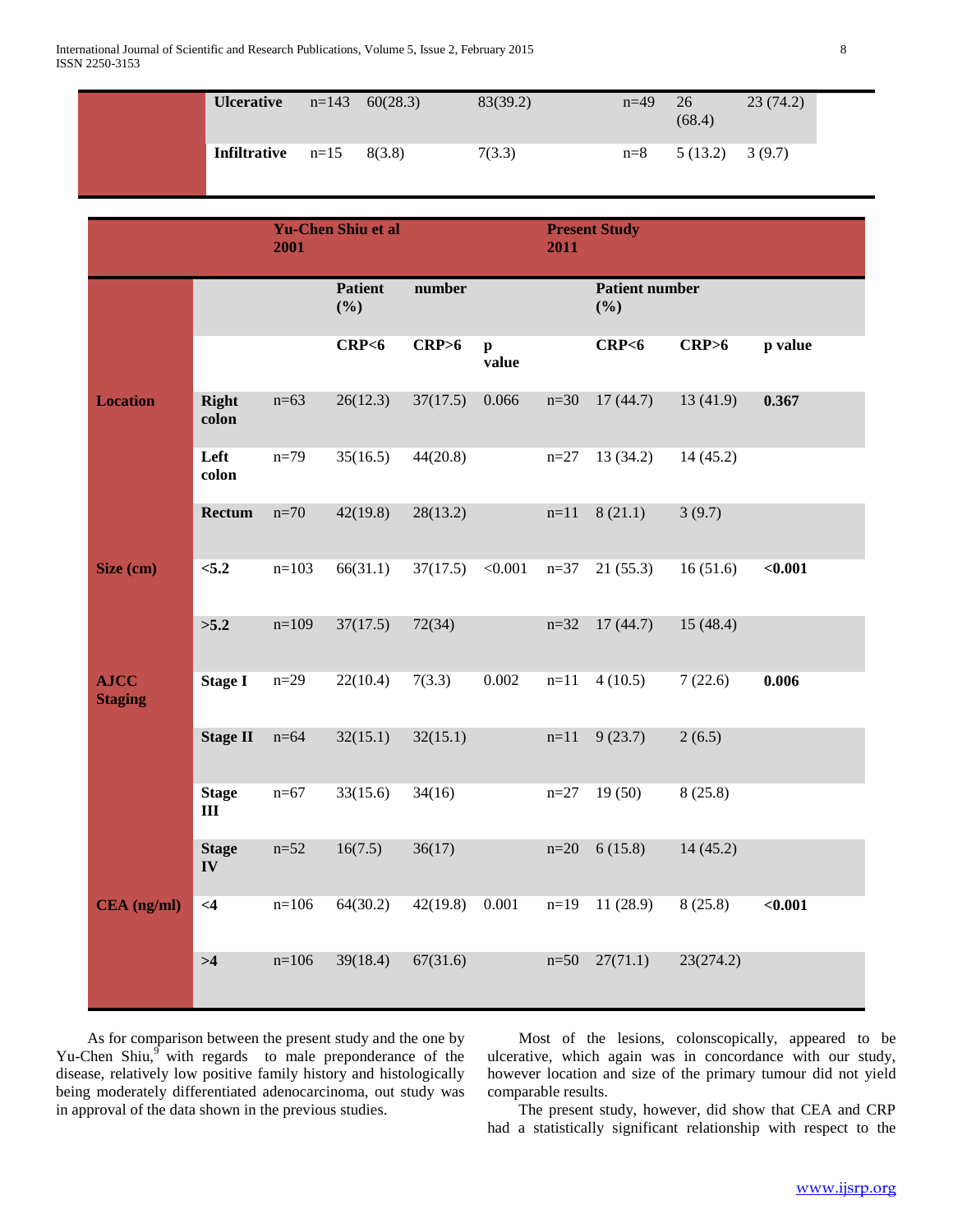stage of the disease and recurrence rates during followup. This again was true as per previous studies from various centres including the Yu-Chen Shiu study.

 CRP, as for the statistics, was not regarded as an independent prognostic factor in our study, however there was a positive relation with the burden of disease. We believe in the observation made by Neilson et al, $^{14}$  were they considered the increase in CRP to poorer survival of the patient. They also concluded with the proportionate increase in morbidity in patients with raised CRP values. But, as said, to condition this statement, a better study population would be ideal with a longer follow up.

 When relating to the cancer specific survival, our patients were followed for a short period (about 3 to 6 months), which does not render us any conclusion. A similar study reported by Chung and Chang,<sup>15</sup> proposed the prediction of CRP levels with the outcome of colorectal cancer and decreased immunity. We agree on their observation regarding the outcome as our study is relating the CRP levels with advanced stage of the disease. Also we assume that inflammatory response increases as tumor increases in size and becomes bigger and more advanced.

 50 out of the 69 patients in our study had elevated CEA preoperatively (72.4%). 33 out of 43 patients with intraoperative/histopathological evidence of metastases had elevated CEA preoperatively (76.7%). 31 of the 43 patients with intraoperative/histopathological evidence of metastases had hypoalbuminemia preoperatively (72.1%). 44 patients of the 69 in the present study had preoperative hypoalbuminemia (63.7%).

 17 of the 20 patients in AJCC Stage IV had hypoalbuminemia preop (85%) with a strong association (p=0.027). Postoperative period Stage IV disease patients persisted to have hypoalbuminemia, 19 of the 20 patients in this group persisted to have low albumin levels (95%).

This is concordance with the study as per Heys et  $al<sup>16</sup>$ published in *J.R.Coll Surg.Edinb*; 1998 which showed that serum albumin was an individual prognostic indicator in detecting advanced colorectal disease preoperatively, outcome and recurrence rates.

## V. CONCLUSIONS

 69 patients were included in our study with the earliest followup at 3 weeks postoperatively and the latest at 6 months. Serial preoperative, postoperative and followup CEA, CRP and albumin levels were analyzed.

Following were the conclusions made in the present study -

## **C- reactive protein (CRP)**

•

- Polypoidal lesions seemed to have higher CRP levels as compared to patients with ulcerative lesions and infiltrative lesions.
- Higher CRP values were observed in patients with poorer differentiation of tumor.
- There was statistical significance between CRP and CEA values as prognostic indicators.

#### **Carcinoembryonic antigen (CEA)**

- Poor histology carcinoma patients tend to have higher preoperative CEA levels as compared to the others. (signet ring>> mucinous>> adenocarcinoma)
- Our current findings indicate that an abnormal pre and postoperative serum CEA level observed, significantly correlated with the depth of tumor invasion, the status of lymph node metastasis, advanced MAC stage, and higher postoperative relapse.

#### **Albumin**

- Hypoalbuminemia was also strongly associated with poorer prognosis and poor histopathological variants.
- Persistent hypoalbuminemia is a feature of advanced disease and should be monitored serially and for longer period to arrive at a consensus.

 To conclude, CEA, CRP and albumin were found to have statistical significance as preoperative and postoperative indicators of prognosis of colorectal carcinomas and should be followed up serially in all patients who have undergone surgery with curative intent.

#### **REFERENCES**

- [1] Posner MC, Steele GD. Adeno carcinoma colon and rectum. In: Pemberton JH, editor. Shackelford's Surgery of Alimentary Tract, Vol 4. 5th ed. W.B.Saunders. p. 219-26.
- [2] Gold P, Freedman SO. Specific CEAS of the human digestive system. J Exp. Med 1972; 136:100-129.
- [3] Rosenthal KL, Palmer JL, Harris JA et al. Antibody-induced redistribution of CEA on the cell surface: utilization in separation of CEA and isoantigen A. Journal of Immunology 1975; 115(4):1049-1053.
- [4] Yeh. CRP as a mediator of disease. Circulation 2004; 109:11-14.
- [5] Significance of preoperative elevation of CRP as an indicator for prognosis in CRC. Am J Surg 1998; 176:335-8.
- [6] Ulcerative colitis and Crohn's disease as colorectal cancer risk. GUT 1994; 35:1590-2.
- [7] O'Brien MJ. Cancer of the colon and rectum: current concepts of aetiology and pathogenesis. BriMed Sci 1988; 157: 5-15.
- [8] Umpleby HC, Bristol B), Ranney JB, Williamson RCN. Survival of 727 patients with single carcinomas of the large bowel. Dis Colon Rectum1984; 27: 803-1 0.
- [9] Shiu YC, Lin JK, Huang CJ, Jiang JK, Wang LW, Huang HC, Yang SH et al. Is C reactive protein a prognostic factor of colorectal cancer?. Diseases of the colon and rectum 2001; Vol51:4,443-449.
- [10] Holyoke ED, Chu TM, Evans JT. CEA as a prognosticator and monitor in patients with colon cancer. In Proceedings of the Third International Symposium on the Detection and Prevention of Cancer. New York: April 1976.
- [11] Wanebo HJ, Rao B, Pinsky CM, et al. Preoperative CEA level as a prognostic indicator in colorectal carcinoma. New England Journal of Medicine 299(9): 448-451; 1978.
- [12] Goslin R, Steele G Jr, McIntire J et al. The use of preoperative plasma CEA levels for the stratification of patients after curative resection of colorectal carcinoma. Annals of Surgery 1980; 192(6):747-751.
- [13] Janusz J. Szymendra, Marek P. Nowacki, Andrzej W. Szawlowski. Predictive Value of Plasma CEA levels. Disease of Colon and Rectum 1982; 25(1):46-52.
- [14] Neilson et al. C- reactive protein levels, variation in the C- reactive protein gene, and cancer risk: the Clin Oncol 2006; 24:5216-22.
- [15] Chung Y-C, Chang Y-F. Serum interlukin- 6 levels reflect the disease status of colorectal cancer. J Surg Oncol 2003; 83:222-6.